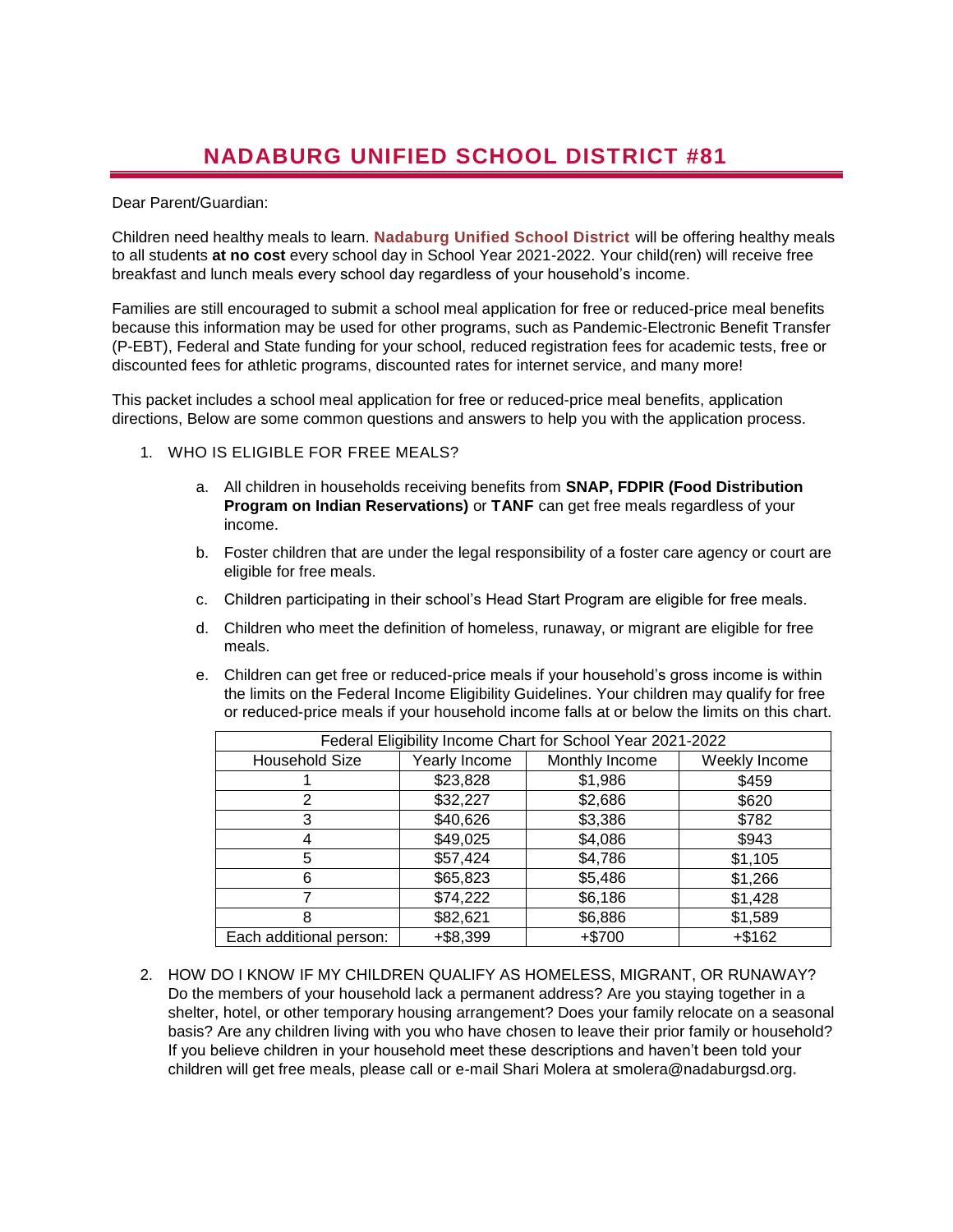- 3. DO I NEED TO FILL OUT AN APPLICATION FOR EACH CHILD? No. *Use one Free and Reduced-Price School Meals Application for all students in your household.* We cannot approve an application that is not complete, so be sure to fill out all required information. Return the completed application to: Nadaburg Elementary School 21419 W. Dove Valley Wittmann Az 85361 or Desert Oasis Elementary School 17191 W. Bajada Rd Wittmann Az 85387And Mountainside High School at 32919 Center Street, Wittmann, AZ 85361.
- 4. SHOULD I FILL OUT AN APPLICATION IF I RECEIVED A LETTER THIS SCHOOL YEAR SAYING MY CHILDREN ARE APPROVED FOR FREE MEALS? No, but please read the letter you got carefully. If any children in your household were missing from your eligibility notification, contact **Barbara Hogan for Desert Oasis 623-556-5886 and for Mountainside High School 623-556-5886 or Kristina Ricketts for Nadaburg 623-388-2110** immediately.

## 5. CAN I APPLY ONLINE?

https://secure.ezmealapp.com/default.aspx?cid=YWEzNzZiMDEtZjg3OC00MDk2LWI0MTMtNmZ WY0MTY2ZTE4

Yes! You are encouraged to complete an online application instead of a paper application if you are able. The online application has the same requirements and will ask you for the same information as the paper application. Visit to begin

[https://secure.ezmealapp.com/default.aspx?cid=YWEzNzZiMDEtZjg3OC00MDk2LWI0M](https://secure.ezmealapp.com/default.aspx?cid=YWEzNzZiMDEtZjg3OC00MDk2LWI0MTMtNmZWY0MTY2ZTE4OR) [TMtNmZWY0MTY2ZTE4OR.](https://secure.ezmealapp.com/default.aspx?cid=YWEzNzZiMDEtZjg3OC00MDk2LWI0MTMtNmZWY0MTY2ZTE4OR) Or contact Barbara Hogan at [bhogan@nadaburgsd.org](mailto:bhogan@nadaburgsd.org) or Kristina Ricketts at [kricketts@nadaburgsd.org.](mailto:kricketts@nadaburgsd.org)

- 6. MY CHILD'S APPLICATION WAS APPROVED LAST YEAR. DO I NEED TO FILL OUT ANOTHER ONE? Yes. Your child's application is only good for that school year and for the first few days of this school year through **09/16/2022**. You must send in a new application unless the school told you that your child is eligible for the new school year. If you do not send in a new application that is approved by the school or you have not been notified that your child is eligible for free meals, your child will be charged the full price for meals.
- 7. I GET WIC. CAN MY CHILD(REN) GET FREE MEALS? Children in households participating in WIC may be eligible for free or reduced-price meals. Please fill out an application.
- 8. WILL THE INFORMATION I GIVE BE CHECKED? Yes. We may also ask you to send written proof of the household income you report.
- 9. IF I DON'T QUALIFY NOW, MAY I APPLY LATER? Yes, you may apply at any time during the school year. For example, children with a parent or guardian who becomes unemployed may become eligible for free and reduced-price meals if the household income drops below the income limit.
- 10. WHAT IF I DISAGREE WITH THE SCHOOL'S DECISION ABOUT MY APPLICATION? You should talk to school officials. You also may ask for a hearing by calling or writing to: KERRE LAABS 32919 CENTER STREET W ITTMANN AZ 85361 623-388-2130
- 11. MAY I APPLY IF SOMEONE IN MY HOUSEHOLD IS NOT A U.S. CITIZEN? Yes. You, your children, or other household members do not have to be U.S. citizens to apply for free or reduced-price meals. Our organization does not release information for immigration-related purposes in the usual course of operating the School Nutrition Programs.
- 12. WHAT IF MY INCOME IS NOT ALWAYS THE SAME? List the amount that you normally receive. For example, if you normally make \$1000 each month, but you missed some work last month and only made \$900, put down that you made \$1000 per month. If you normally get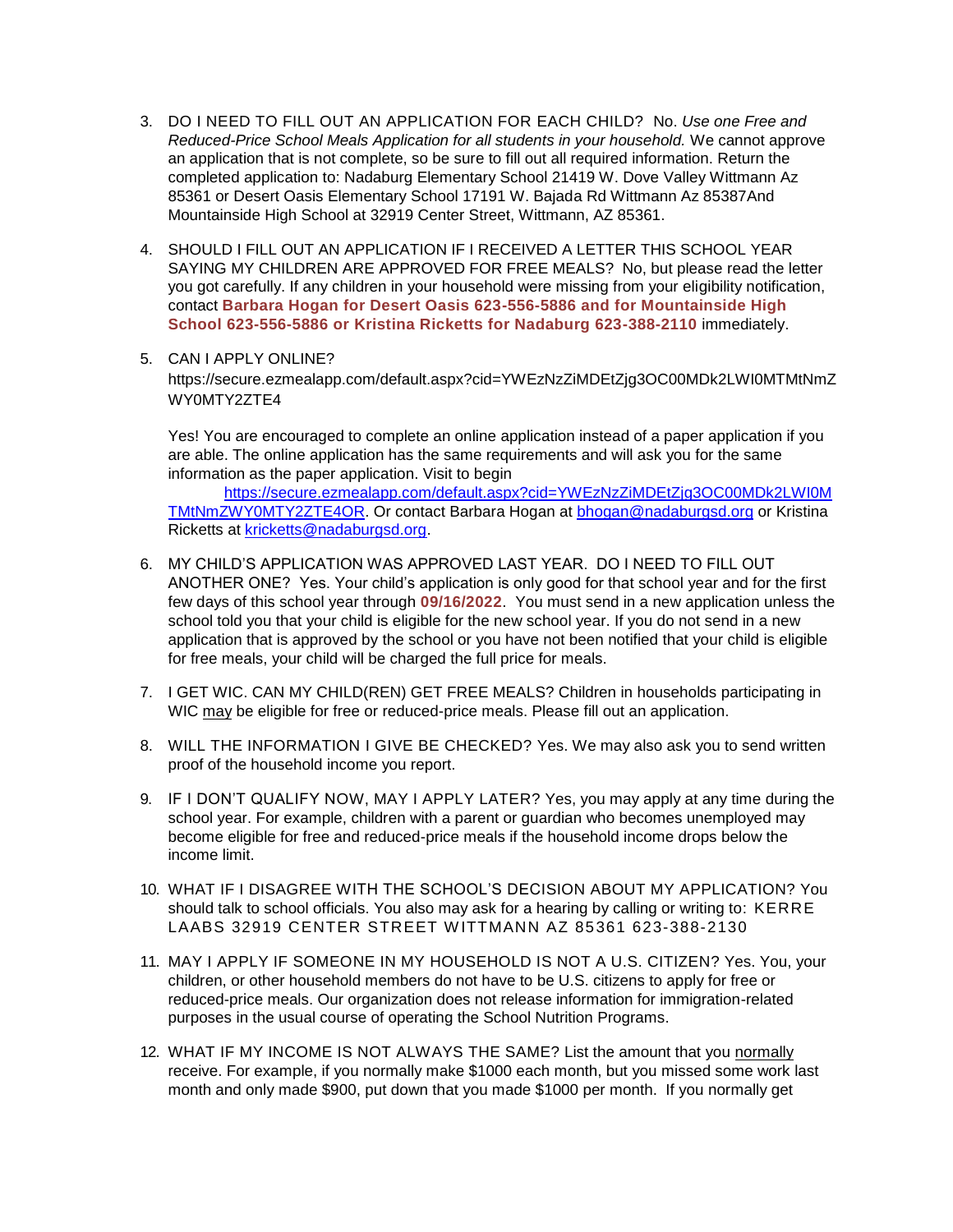overtime, include it, but do not include it if you only work overtime sometimes. If you have lost a job or had your hours or wages reduced, use your current income.

- 13. WHAT IF SOME HOUSEHOLD MEMBERS HAVE NO INCOME TO REPORT? Household members may not receive some types of income we ask you to report on the application, or may not receive income at all. Whenever this happens, please write a 0 in the field. However, if any income fields are left empty or blank, those will also be counted as zeroes. Please be careful when leaving income fields blank, as we will assume you meant to do so.
- 14. WE ARE IN THE MILITARY. DO WE REPORT OUR INCOME DIFFERENTLY? Your basic pay and cash bonuses must be reported as income. If you get any cash value allowances for offbase housing, food, or clothing, it must also be included as income. However, if your housing is part of the Military Housing Privatization Initiative, do not include your housing allowance as income. Any additional combat pay resulting from deployment is also excluded from income.
- 15. WHAT IF THERE ISN'T ENOUGH SPACE ON THE APPLICATION FOR MY FAMILY? List any additional household members on a separate piece of paper and attach it to your application. Contact **Barbara Hogan 623-556-5886 at DOE or Kristina Ricketts at NES** to receive a second application.
- 16. MY FAMILY NEEDS MORE HELP. ARE THERE OTHER PROGRAMS WE MIGHT APPLY FOR? To find out how to apply for **SNAP** or other assistance benefits, contact your local assistance office or call 1-800-352-8401.

If you have other questions or need help, call **Nadaburg 623-388-2110 Desert Oasis and Mountainside High School 623-556-5886**

Sincerely,

**Barbara Hogan** 

**Nadaburg 623-388-2110**

**Desert Oasis 623-556-5886**

**Mountainside High School 623-556-5886**

*The Richard B. Russell National School Lunch Act requires the information requested in order to verify your children's eligibility for free or reduced-price meals. If you do not provide the information or provide incomplete information, your children may no longer receive free or reduced-price meals.* 

*In accordance with Federal civil rights law and U.S. Department of Agriculture (USDA) civil rights regulations and policies, the USDA, its Agencies, offices, and employees, and institutions participating in or administering USDA programs are prohibited from discriminating based on race, color, national origin, sex, disability, age, or reprisal or retaliation for prior civil rights activity in any program or activity conducted or funded by USDA.*

*Persons with disabilities who require alternative means of communication for program information (e.g., Braille, large print, audiotape, American Sign Language, etc.) should contact the Agency (State or local) where they applied for benefits. Individuals who are deaf, hard of hearing or have speech disabilities may contact USDA through the Federal Relay Service at (800) 877-8339. Additionally, program information may be made available in languages other than English.*